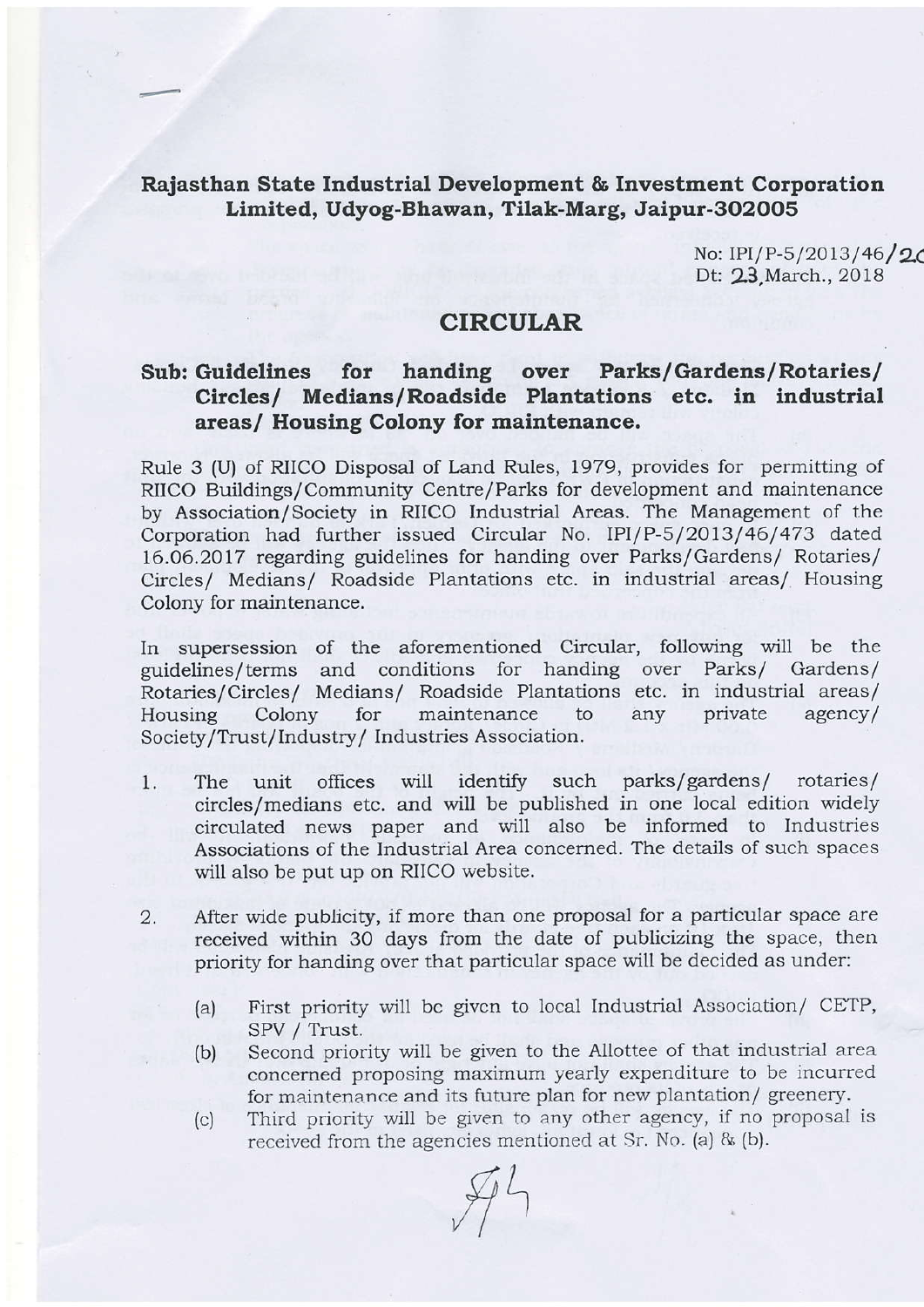- (d) After expiry of the aforementioned period, the agency to whom spaces are to be handed over will be decided as and when proposal is received.
- (3) The designated space in the industrial area will be handed over to the agency concemed for maintenance on following broad terms and condition.
	- The title of the space i.e. Parks/ Garden/ Rotaries/ Circles/ Medians / Roadside plantation etc. in industrial areas/ housing colony will remain with RIICO. (a)
	- The space will be handed over on "as is where is basis' and no pucca construction in the provided space will be allowed. However, construction of RWHS will be allowed in consultation with the unit head concemed, (b)
	- In case space earmarked for Garden/Park is handed over without any development to the agency, then the agency will be allowed to develop the said space with prior approval of the development plan from the concerned unit office. (c)
	- All expenditure towards maintenance including water & power and for any new plantation/ greenery in the provided space shall be bome by the agency concerned and RIICO shall not bear any cost on this account. (d)
	- The agency shall be allowed to fix 4 nos of boards of maximum size 0.60 Mtr x 1.2 Mtr) in Circle/ Rotary and 2 nos of boards in Parks/ Garden/ Medians / Roadside plantation for displaying the name of the agency/ its logo and with the statement that the maintenance is being carried out by it. The height of the board will not be more than 3 ft from the ground level. (e)
	- In case of maintenance of roadside plantation, it will be responsibility of the agency to safeguard the plants by providing tree guards and Corporation will not provide any tree guards to the agency. The agency will be allowed to put a plate of maximum size lft x lft on each tree guards for displaying the name of agency. (f)
	- The maintenance of the provided space/ roadside plantation will be carried out by the agency in consultation with concerned unit head, RIICO.  $(g)$
	- The provided space shall not be used for commercial purpose or for any other purpose and shall be used for the public interest only. (h)
	- The agency shall not have any right or ownership over trees/ plants or any of its produce. (i)
	- The agency will be responsible for regular maintenance of electrical appliances i.e. fountain, lights etc. fixed in the space  $(i)$

 $\mathcal{F}$